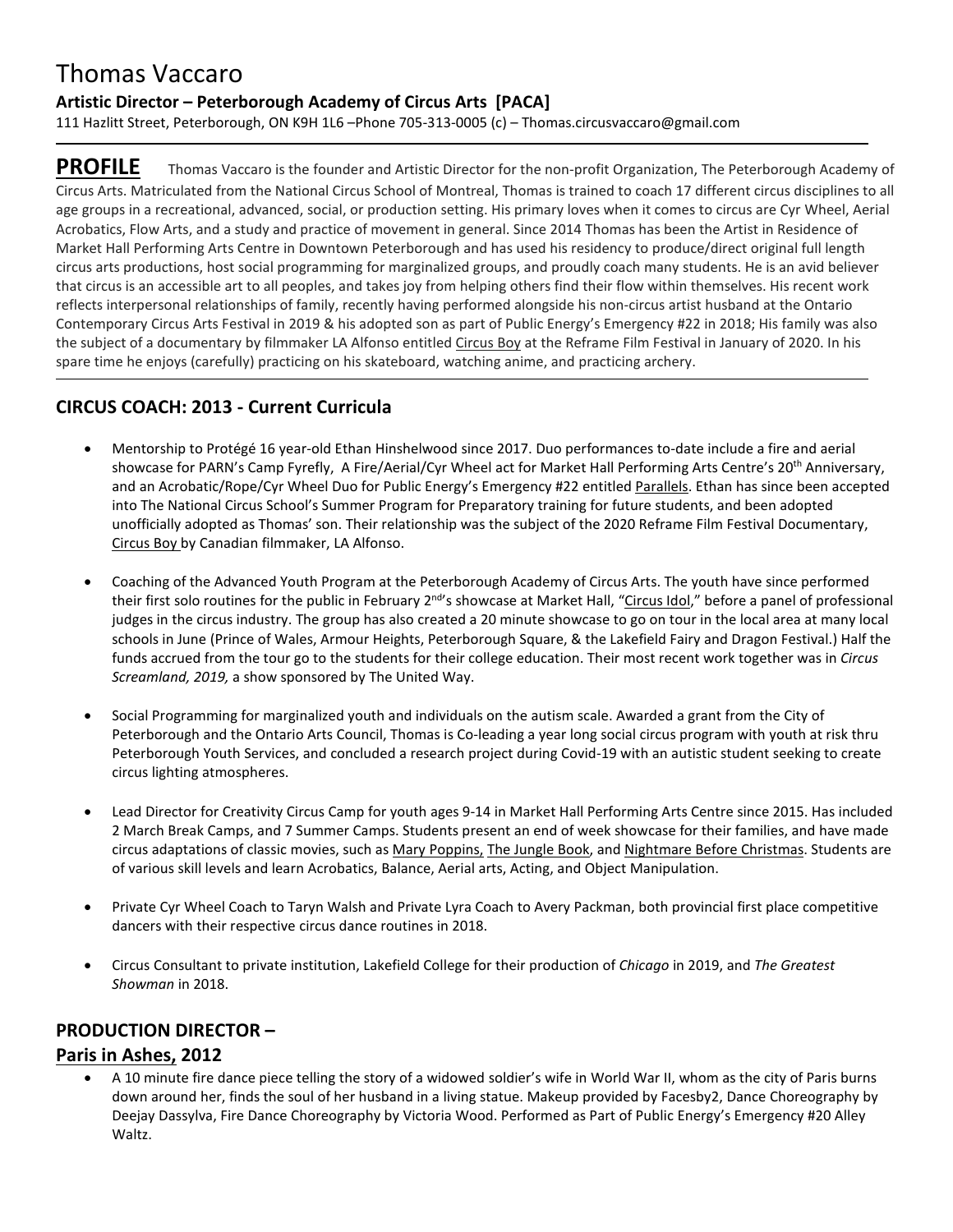#### **Circus Dreamland, 2014-2015**

 Thomas Directed and starred in this original dream-themed surreal production as part of his graduation requirement from The National Circus School of Montreal, earning the highest grade in his graduating class. featuring Hoop Dance by Tegan Moss and Tessa Nasca, Breakdance by Conrad Jane, Fire and Puppets by Victoria Wood, Aerial Choreography by Opal Elchuk, Special guest performer Mark Segal on Aerial Rope, With Patricia Thorne on Lighting design, Stage Management, AND acting as a lead role. The story follows Jack thru his dreams as he goes through an existential dream crisis of identity, with phenomenal projection by Lester Alfonso. The show sold out in its debut performance at Market Hall Performing Arts Centre.

#### **Circus Stellar, 2015-2016**

 The space-themed sophomore production of the Peterborough Academy of Circus Arts, again directed by Thomas. Featured artists from recreational classes in their performing debut, as well as youth from social circus programs. Patricia Thorne, Lester Alfonso, again return with lighting and stage management, and the show also featured champion BattleRobot Designer, Jason Ribeiro, forging the remote-controlled lead starring role, The Sovereign Vagabond, as it journeys through space. Special guest headliner from the The National Circus School & Cirque Du Soleil, Justin Dale on Cyr Wheel made the finale of this show truly memorable.

#### **Circus Fusion, 2016**

 Directed by Thomas, A week in Market Hall that featured workshops in collaboration with other local community groups and organizations, with the goal of combining circus into other mediums. Groups included The Peterborough Poetry Collective, The Kawartha Artists Gallery Studio, The New Canadians Centre, and had special guest circus instructors provide lessons to the public. The week culminated in a showcase of performances for the public in Market Hall Performing Arts Centre.

### **Fanciful Fables and Tall Tales; A Series of Silly Circus Stories, 2017**

 Co-directed with Opal Elchuk. A fairy-tale themed production, featuring a diverse age range of local performers, including the debut performances of 6 year-old Constance Thorne on Aerial Silk, 13 year-old Ethan Hinshelwood on Cyr Wheel, and recreational aerial students Lucy Lavoie, Abigayle Stanton, Abby Vasey, & Lexi Mills. Adult students from recreational classes under Thomas' tutelage were able to choreograph their own routines for the very first time with minimal input.

# **Circus Idol, 2018**

 Organized, Directed, and Produced by Thomas. Seven Youth aged 11-14 in a showcase of their first solo circus routines before a panel of judges in Market Hall Performing Arts Centre who gave public and private critiques of their performance. Students were prepared as though they were creating routines for the National Circus School of Montreal, and as such, workshop days were arranged with local special effects makeup designers Facesby2, as well as stage lighting workshops with Patricia Thorne in Market Hall Performing Arts Centre. Disciplines performed were Lyra, Aerial Silk, Cyr Wheel, Fire, and Acting. Winner was Riddick MacHart with his acting piece "Make 'em Laugh" from Singing in the Rain.

#### **Circus Screamland, 2019**

 Co-directed with Opal Elchuk, featured the youth and adult student bodies of The Peterborough Academy of Circus Arts in an original story of a girl who wanders into a haunted house. Incorporated scripts and acting for the first time in a PACA production, written by Thomas, an original aerial puppet designed by Thomas, and the first ever incorporation of Fire and Cyr Wheel together with a fire ballet.

#### **Competitive –**

Maitres Du Feu in Montréal: Placed 9<sup>th</sup> out of 45 National Fire Dance Performers, 2013

#### **Public Performance (Non-Director)**

#### **Public Energy:**

- Fire Dancer, Broken Down Circus, Emergency #19; 2011
- Aerial Acrobat, Creatures of Flight, Erring on the Mount, 2013
- Model and Bubble Dancer, Wearable Art Fashion Show, 2015
- Fire Creature, Elements, 2017-2018
- Aerial Rope & Cyr Wheel, Parallels, Emergency #22, 2018